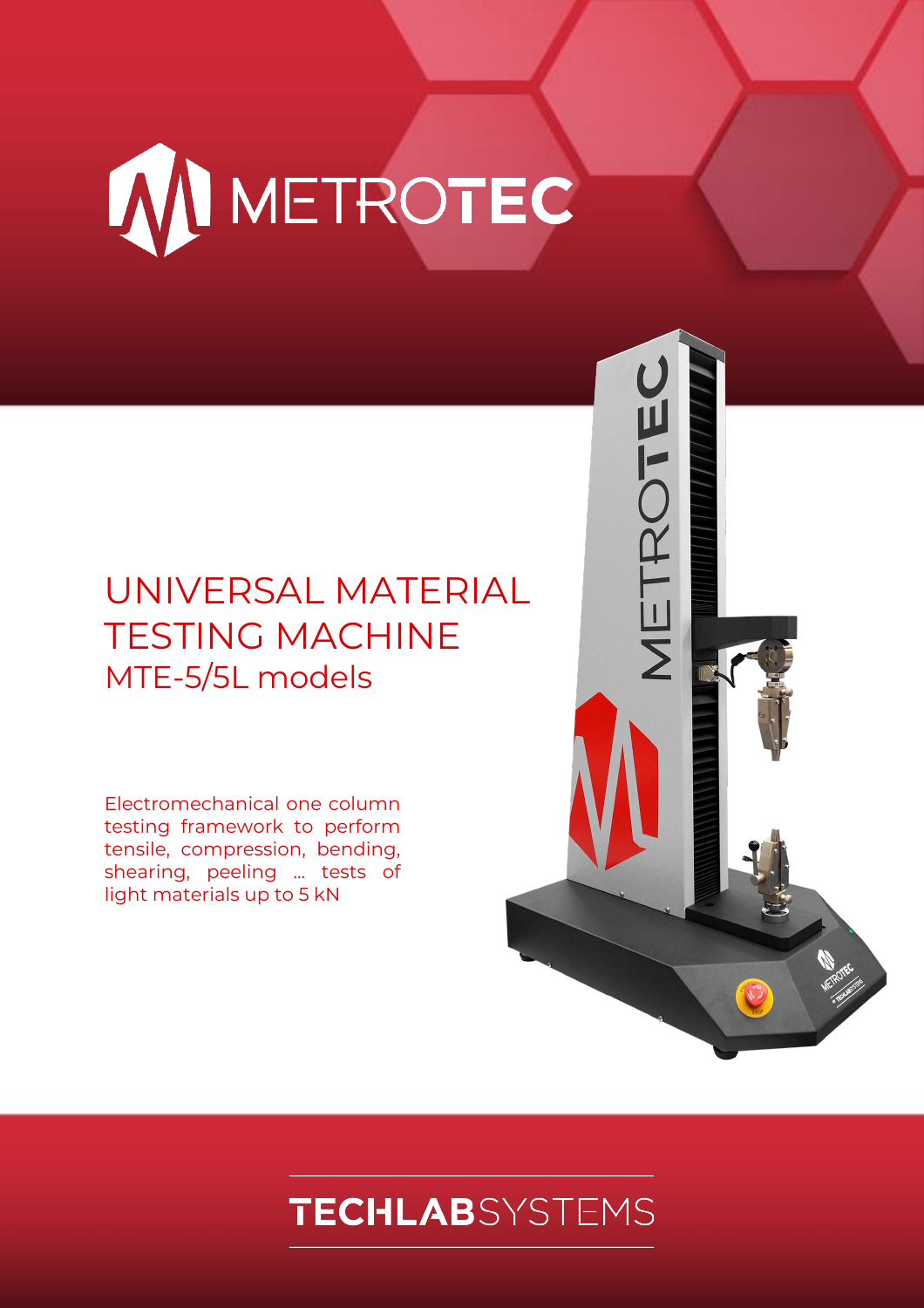

Universal Materials Testing Machines with one column testing framework designed to perform Tensile - Compression - Flex - Shear - Peel - Tear tests ... on samples of materials such as Plastics, Rubber, Adhesives, Textiles, Threads, Ropes ...

### **MTE-5/5L models**

- **Maximum force capacity: 5 kN**
- **Available load cells not included in the standard supply: 5kN - 3kN - 1kN - 500N - 250N - 100N - 50N y 10N**
- **Tests - Tension – Compression - Flexion - Shear...**
- **Accuracy ± 0,5% (Class 0,5)**
- **Electromechanical drive**
- **The Testing Machine in standard supply is equipped with METROTEST testing software and Laptop**
- **Large workspace in test area**
- **Ergonomic, robust and precise**



#### **General Information**

The MTE-5/5L Universal Electromechanical Testing Machines have the most advanced and reliable structure in the framework of electromechanical tests with ball circulation spindle. The computerized control system allows for closed-loop control of parameters such as test force, specimen deformation and crossbar travel, etc. The system realizes in real time on the PC screen test diagrams, test curves and creation of test reports. Closed-loop control through the METROTEST test program makes it possible to carry out cyclical tests. By simply connecting with different accessories, the MTE-5/5L series machines can test various materials and components to suit your needs in quality control and research.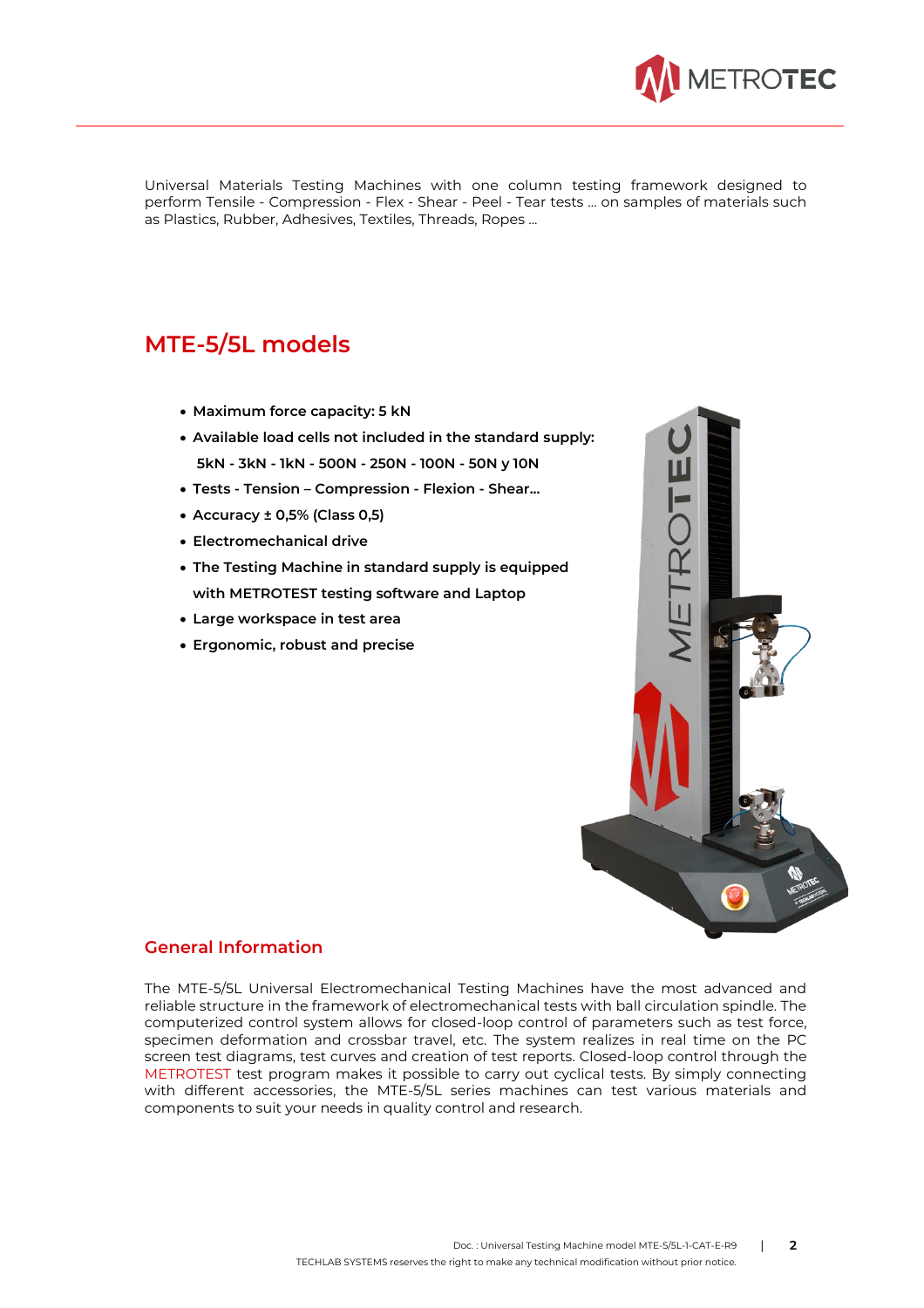

In the International Standards compliance section, it meets or exceeds the requirements of the following standards: ISO 7500-1, ASTM-E4, EN 10002-2, BS 1610, DIN 51221, and ISO 6892.

In order to configure the tests and complete the MTE-5 Universal Testing Machines, we optionally have a wide range of test accessories such as Grips, Extensometers, Flexural Bending Fixtures, Special Devices, etc.

The **MTE-5 UNIVERSAL MATERIALS TESTING MACHINE** is made up of a robust frame in which the test frame is located. The high stiffness frame incorporates a crosshead guidance system to prevent side loading of the sample under test. The test frame is made up of a low friction coefficient drive and re-circulation ball screw with protectors and a rectified and chromed steel guide column.

Force measurement is carried out through a compression-tension load cell housed in the mobile crossbar. The necessary test tools are attached to this load cell (not included in the standard supply of the MTE-5 Universal Testing Machine).

The test framework admits overloads of 120% of the nominal force without affecting its measurement or operating precision, which gives the frame a great robustness and safety of correct operation under intensive work.

It has a system of upper and lower travel limiters adjustable independently by the user. Inside the base box are included the transmission elements, the transformer, regulation electronics, servo motor, etc.

#### **Features**

- **Fully computerized: The control and measurement system with a specific electronic card used for testing machines, performing the tare to zero and adding a setting which is very reliable.**
- **It has a Database manager for the test results which stores according to a standard format which facilitates analysis and transfer to other programs.**
- **Compliance with testing requirements for all types of materials with all international testing standards.**
- **With a wide range of graph functions, curve color changes, magnifications (zoom), reductions, curve auto-scaling can be performed (making it easier and shorter to run a test with a new material), displacement of the curves in the deformation axis, designate standard curve, association of labels to each graph, indication of the values digitally on the screen and printing of all kinds of test curves.**
- **Modular design makes it easier to upgrade software in the future.**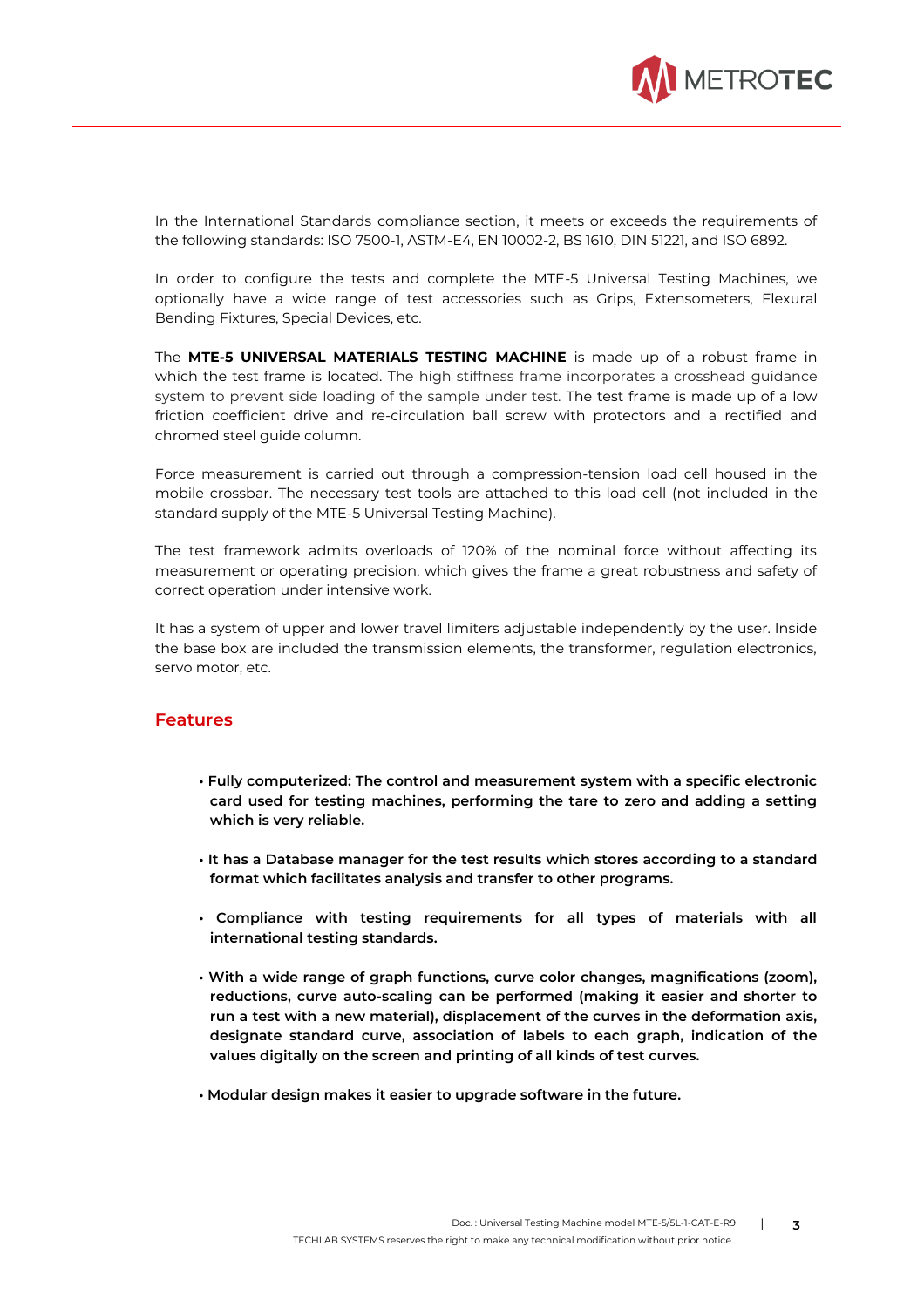

#### **METROTEST material testing software**

METROTEST testing program based on WINDOWS MS is easy and fast to use to achieve different functions, adaptable to most operator habits. With all the integrated functions such as test sample information, sample choice, data display, data processing, data analysis, test operations ... easy to use.

|                                                                                   | Marketing DATA FLAMM, 20, 8, 42, 10251  TRACCKIN STANDARD    | 508                                           |                                                   |                      |      |
|-----------------------------------------------------------------------------------|--------------------------------------------------------------|-----------------------------------------------|---------------------------------------------------|----------------------|------|
| Criticians                                                                        | <b>Shap Classical</b>                                        | le.                                           | Zoom                                              |                      |      |
| $[0]$ $[0]$ $[0]$ $[0]$<br><b>Informe</b><br>Referencia                           | 8.00 am/ain<br>54<br><b>MAINEE</b><br>laser<br>pruebas laser | <b>Filled</b>                                 | <b>CONTRACTOR</b>                                 | <b>THE TIME</b><br>_ |      |
| -----<br><b>A determine</b><br>Steats:                                            | Fuerza N                                                     | 命<br><b>NELL' THE READS</b><br>$-0.10000$     | Borrar probeta                                    | <b>CARTICLES</b>     | TE S |
| <b>MACSANDRUM</b><br>Ŧ                                                            | 臨<br><b>MAG</b>                                              | EB<br>宮尻二百<br>accoco                          | Copiar gráfica                                    |                      |      |
| <b>SARLIE</b><br>$-$<br><b>MACCINA</b><br><b><i>MARINATOR</i></b><br><b>PM at</b> | tem.<br>--                                                   |                                               | Cambiar color de la<br>gráfica                    |                      |      |
| 19.44<br>$n = 1$<br>4.14<br><b>Sec.</b><br><b>Writing</b><br>112.44               | ALM .<br>H<br>$\overline{a}$                                 | Œ<br>京都道路<br>$rac{1}{2000000}$<br><b>Carl</b> | Asignar etiqueta<br>Mostrar curvas con            |                      |      |
|                                                                                   | $\overline{\phantom{a}}$                                     |                                               | desplazamiento                                    | apoca                | 崖    |
|                                                                                   | m<br>$-$<br>$-14181$<br>Alargamients %                       | <b>Metro</b><br><b>iesi</b>                   | Designar curva patron<br>Introducción dimensiones |                      |      |
| Permain passwores                                                                 | 띌                                                            | <b><i>BIRMARY 10 ALD</i></b>                  | de la probeta                                     |                      | B    |

- **Very clear, intuitive, attractive interface design with information on the screen.**
- **Choice of different units for each of the results.**
- **Route of all the points of the graph, point by point.**
- **Association of labels to each graph.**
- **Creation and management of standard curves.**
- **Context sensitive help**
- **Customizable report**
- **Reports in PDF format directly without the need for additional software**
- **Automatic auto scaling on charts**
- **Test limits independent of graph limits**
- **Auto-save of results, specimen by specimen**
- **Single or multiple curve display**
- **Customizable interface**
- **Option to request sample dimensions at the beginning of each trial.**
- **On-screen information of the tasks being carried out by the program (log)**
- **Visual parameterization of results**

| <b>Informe</b>                                                                                                                                 | Ensayo de ejemplo              |                       |                                                                                 |                                      |  |  |
|------------------------------------------------------------------------------------------------------------------------------------------------|--------------------------------|-----------------------|---------------------------------------------------------------------------------|--------------------------------------|--|--|
| Referencia                                                                                                                                     |                                | pruebas exfensometria |                                                                                 |                                      |  |  |
| Parametros Velocidades Calculto Cratica<br>Procarga<br>Caida %<br><b>Betorns Automatico</b><br><b>Limite Fuerza</b><br><b>Limite Estension</b> | (1,00)<br>5<br>600.00<br>00,00 | ŵ<br>16<br><b>Has</b> | $(0.02 - 50030.001)$<br>$(0 - 100)$<br>(9.00 - 50030,00)<br>$(0.00 - 1000.001)$ | <b>DK</b><br>Cussi<br><b>Darwick</b> |  |  |

|             |                                                                                                                                                                                                                                                                                                                                                                                            | <b>Cálculos</b>   |                                                                                      | <b>Descripción</b>                                                                                 |                        |                  | ON |
|-------------|--------------------------------------------------------------------------------------------------------------------------------------------------------------------------------------------------------------------------------------------------------------------------------------------------------------------------------------------------------------------------------------------|-------------------|--------------------------------------------------------------------------------------|----------------------------------------------------------------------------------------------------|------------------------|------------------|----|
|             | Deformacion a una Fuerza (D)<br>Expesor (Expense)<br>Estension en Flotura (E.Brk)<br>Fuecza a un Alarganiento (2) (F<br>Fuecza a una de Deformación B<br><b>Fuerza Maxima (FMax)</b><br><b>Fuecza Modia entre marcas (Fidod)</b><br><b>Fuerza Minima (FMin)</b><br><b>Fuecca Rotura (FRot)</b><br>Medule de Young ISO 527 (MYsung)<br>Module de Young (MYoung)<br><b>Seccion (Seccion)</b> |                   | Extension En Fuerza Masina (E.FMas)<br>Linite Elaction Convencional (L. Elastico C.) | ISD 522<br>Norver (Ancientales<br><b>ENNANT BURSET :</b><br><b>Utiliza Eje</b><br><b>Defension</b> | <b>Module de Young</b> | - Alacauciants 3 |    |
| <b>FMas</b> | Fflot<br>м                                                                                                                                                                                                                                                                                                                                                                                 | E.Bdc<br>$\cdots$ | <b>MY</b> oung<br>MP-                                                                |                                                                                                    |                        |                  |    |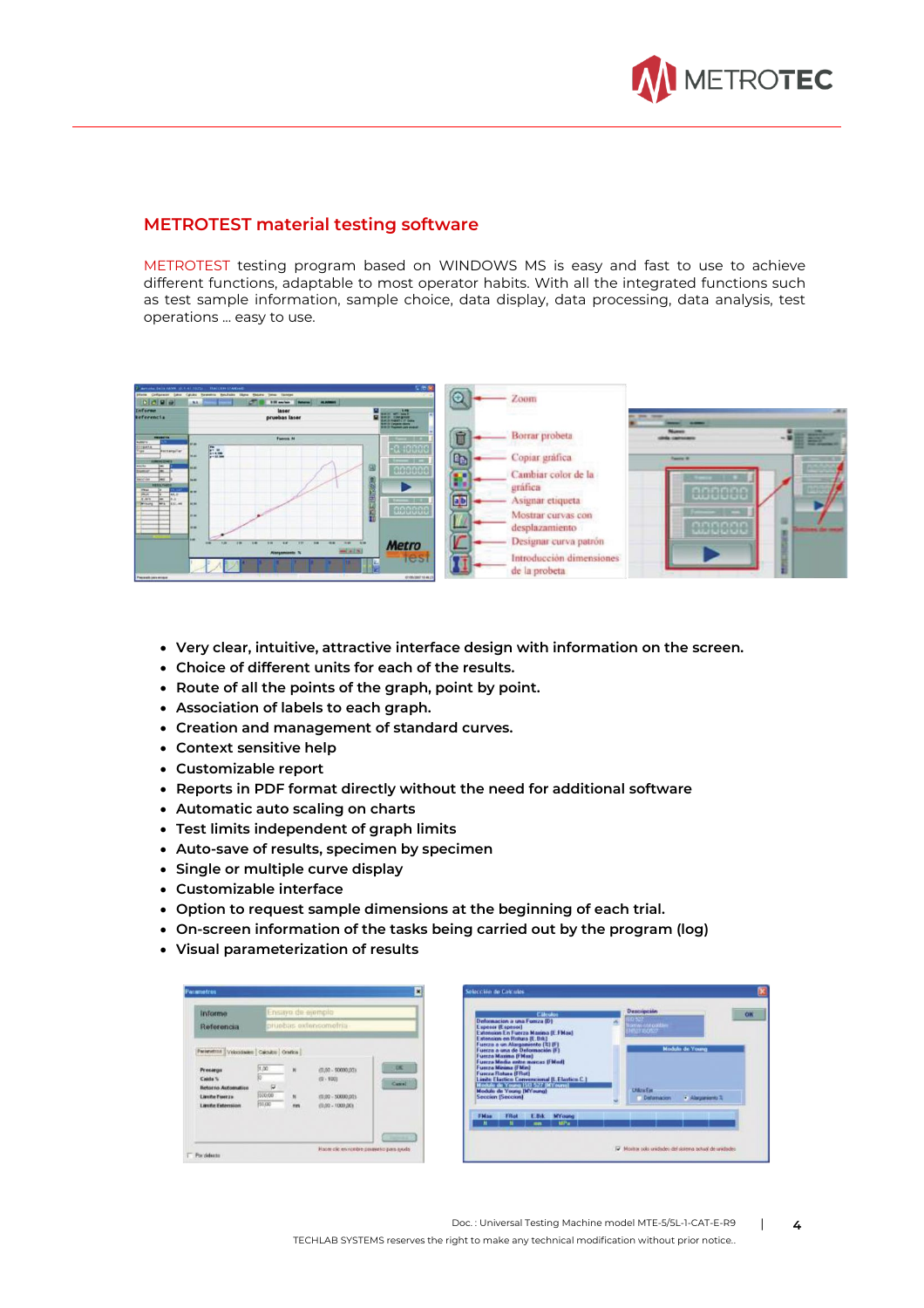

Depending on the type of materials and shapes of the test specimens to be tested, we have a wide range of accessories and test tools, such as Grips, Extensometers, Temperature Chambers...

**Ask us about your testing needs!**



(-70ºC +280 ºC))



**Extensometers** Small Elongations



**Extensometers** High Elongations

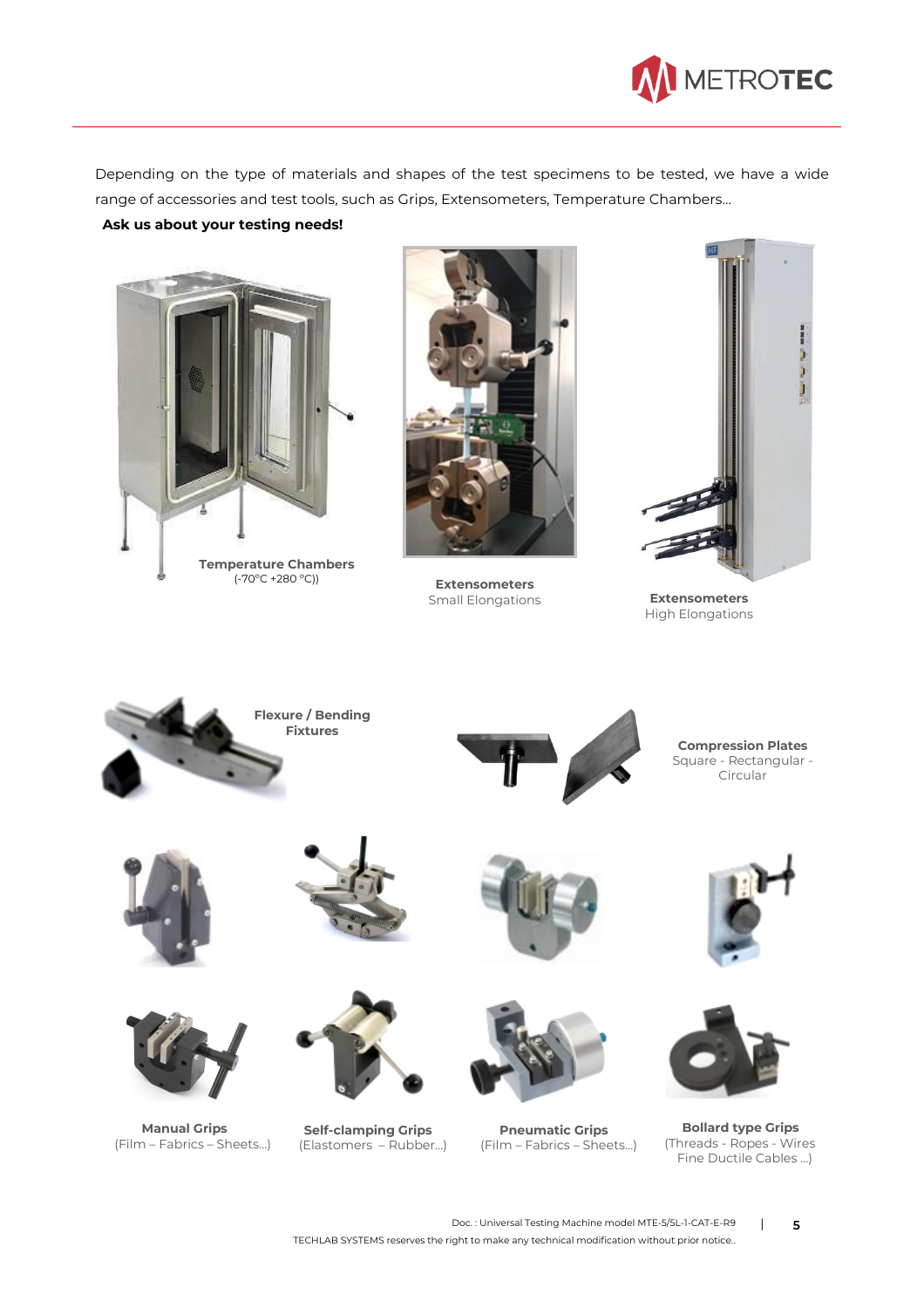

#### **Functional Technical Specifications**

#### Control unit

- **PC Control and METROTEST Testing Software**
- **Level of breakage of the sample (% of force drop at the end of the test)**
- **Maintenance of Peak Force / Extension in Tension or Compression**
- **Selection of force and deformation units**
- **External control mode by 15 "laptop**
- **RS-232 serial port**

#### Force measurement

- **Range: 2% to 100% - Accuracy 0.5% of applied force**
- **Precision in Forces: Class 0.5 (accuracy ± 0.5%)**
- **Load reading resolution: 1 / 200,000 points:**
	- o **1 / 100,000 in Traction**
	- o **1 / 100,000 in Compression**
- **Force Data Sampling Rate (internal): 30,000 S / second**
- **Digital load tare 20% with the Load Cell at its maximum capacity**
- **Selectable units: kN, N, cN, kgf, gf, lbf.**
- **Protection system of the Load Cell**
- **Programmable pre-load**
- **18 bit high speed A / D converter**

#### Measurement of travel (mobile crosshead)

- **Direct measurement from the drive spindles**
- **Single measurement range (1 scale)**
- **Reading resolution: 0.001 mm**
- **Auto-return precision, better than 0.05mm**
- **Selectable units: Millimeters and Inches**
- **Programmable extension limits**

#### Speed control

- **Servo motor drive**
- **Variable speed range (see table)**
- **Variable return speed within range (see table)**
- **Default speed resolution: <0.02mm / minute**
- **Speed accuracy: ≤ ± 0.5%**
- **Variable Preload speed within the range (see table)**
- **Current protection system**



Doc. : Universal Testing Machine model MTE-5/5L-1-CAT-E-R9 | **6**

TECHLAB SYSTEMS reserves the right to make any technical modification without prior notice..